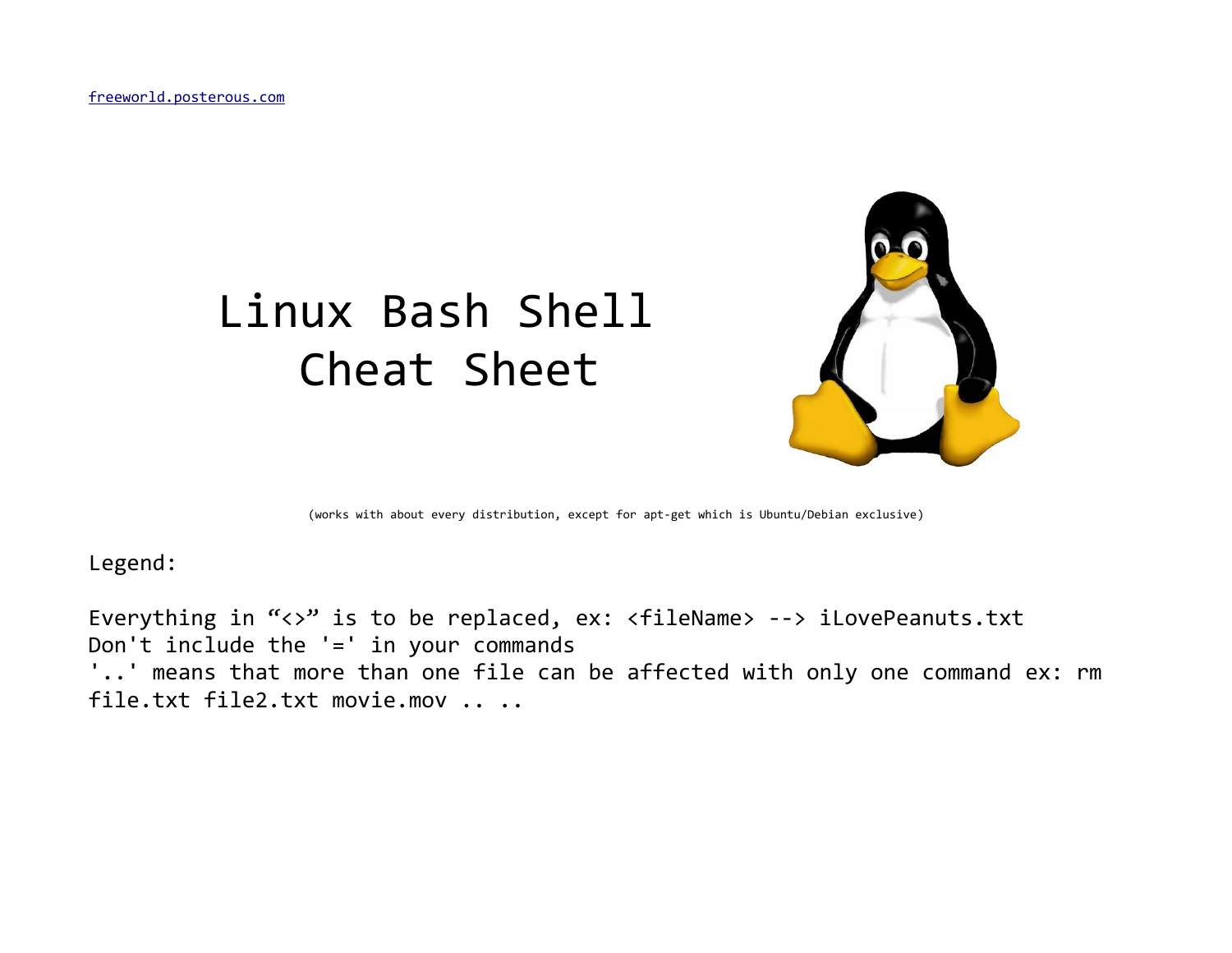Basic Commands

### Basic Terminal Shortcuts **Basic file manipulation**

CTRL L = Clear the terminal cat <fileName> = show content of file CTRL D = Logout (less, more) SHIFT Page Up/Down = Go up/down the terminal head = from the top CTRL A = Cursor to start of line -n <#oflines> <fileName> CTRL  $E =$  Cursor the end of line CTRL U = Delete left of the cursor tail = from the bottom CTRL K = Delete right of the cursor -n <#oflines> <fileName> CTRL W = Delete word on the left CTRL Y = Paste (after CTRL U,K or W) mkdir = create new folder TAB = auto completion of file or command mkdir myStuff .. CTRL R = reverse search history example and the matrix of the multiple mode matrix  $\sim$  mkdir myStuff/pictures/ .. !! = repeat last command CTRL  $Z =$  stops the current command (resume with fg in foreground or bg in background) cp image.jpg newimage.jpg = copy and rename a file

ls -lh = Detailed list, Human readable cd <folderName> = change directory mv <fileName> stuff/newfileName cd  $/$  = go to root cd  $\ldots$  = go up one folder, tip:  $\ldots$ ,  $\ldots$ ,  $\ldots$ ,  $\ldots$  rm <fileName>  $\ldots$  = delete file (s) du -h: Disk usage of folders, human readable extending the rm -f <fileName> = force deletion of a file du -ah: " " " files & folders, Human readable entitled the rm -r <foldername>/ = delete folder du -sh: only show disc usage of folders

pwd = print working directory

man <command> = shows manual (RTFM) discussed to the state of the state of the symbolic link

Basic Terminal Navigation cp image.jpg <folderName>/ = copy to folder cp image.jpg folder/sameImageNewName.jpg ls -a = list all files and folders cp -R stuff otherStuff = copy and rename a folder ls <folderName> = list files in folder cp \*.txt stuff/ = copy all of \*<file type> to folder ls -l \*.jpg = list jpeg files only mv file.txt Documents/ = move file to a folder ls -lh <fileName> = Result for file only mv <folderName> <folderName2> = move folder in folder mv filename.txt filename2.txt = rename file if folder name has spaces use " " " The my <folderName>/ .. = move folder up in hierarchy rm -i <fileName> .. = ask for confirmation each file touch <fileName> = create or update a file ln file1 file2 = physical link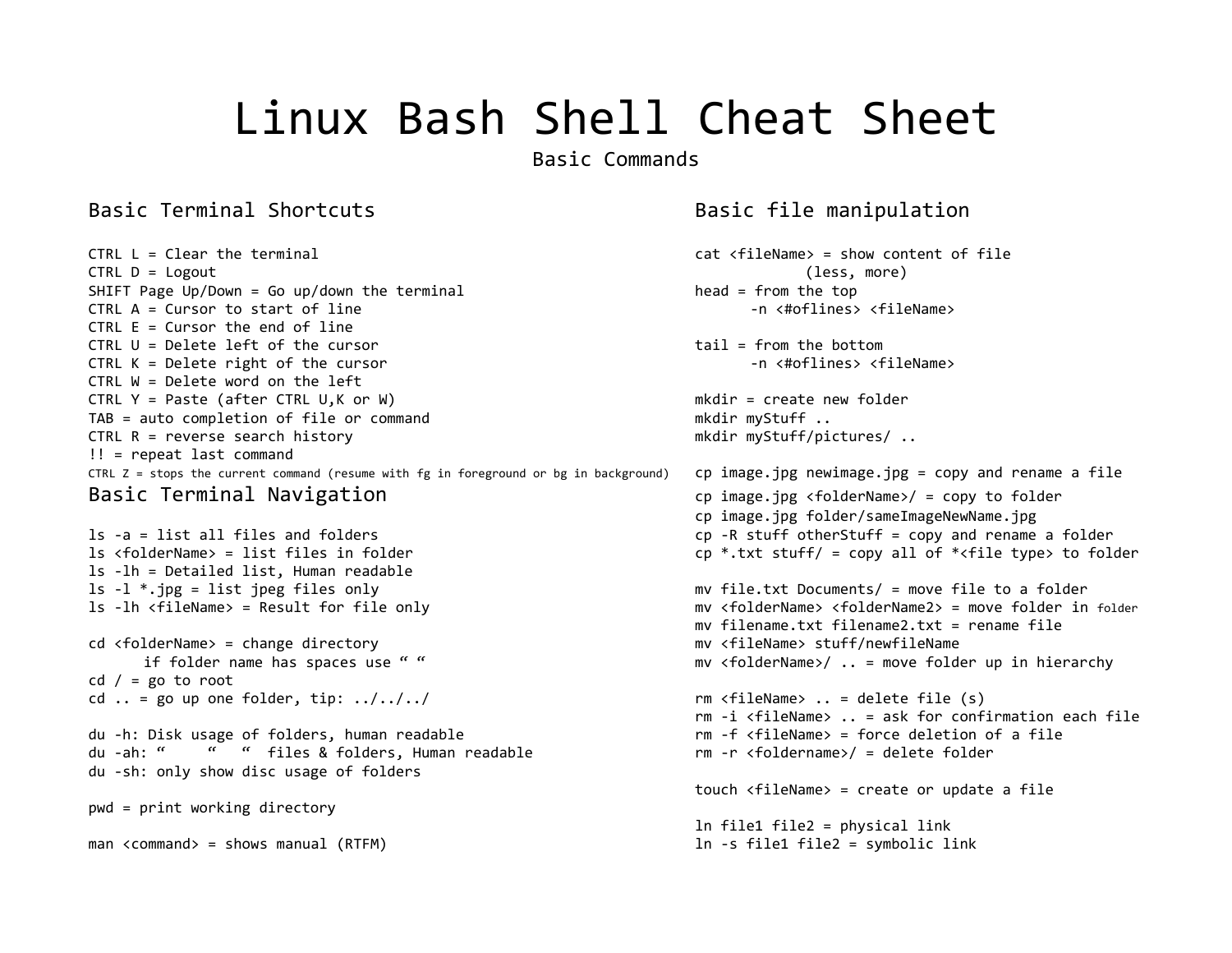Basic Commands

### Researching Files Extract, sort and filter data

```
The slow method (sometimes very slow): grep <someText> <fileName> = search for text in file
                                                               -i = Doesn't consider uppercase words
locate <text> = search the content of all the files -I = exclude binary files
locate <fileName> = search for a file grep -r <text> <folderName>/ = search for file names
sudo updatedb = update database of files with occurrence of the text
find = the best file search tool (fast) With regular expressions:
find -name "<fileName>"
find -name "text" = search for files who start with the word text grep -E ^<text> <fileName> = search start of lines
find -name "*text" = " " " " end " " " " with the word text
                                                          grep -E <0-4> <fileName> =shows lines containing numbers 0-4
Advanced Search: grep -E <a-zA-Z> <fileName> = retrieve all lines 
                                                          with alphabetical letters
Search from file Size (in ~)
     find \sim -size +10M = search files bigger than.. (M,K,G) sort = sort the content of files
                                                          sort <fileName> = sort alphabetically
Search from last access sort -o <file> <outputFile> = write result to a file
     find -name "<filetype>" -atime -5 sort -r <fileName> = sort in reverse
          ('-' = less than, '+' = more than and nothing = exactly) sort -R <i>f</i> fileName&gt; = sort randomlysort -n <fileName> = sort numbers
Search only files or directory's
     find -type d --> ex: find /var/log -name "syslog" -type d wc = word count
     find -type f = files wc <fileName> = nbr of line, nbr of words, byte size
                                                               -l (lines), -w (words), -c (byte size), -m
More info: man find, man locate (number of characters) (number of characters)
                                                          cut = cut a part of a file-c --> ex: cut -c 2-5 names.txt
                                                               (cut the characters 2 to 5 of each line)
                                                          -d (delimiter) (-d & -f good for .csv files)
                                                          -f (# of field to cut)
```
more info: man cut, man sort, man grep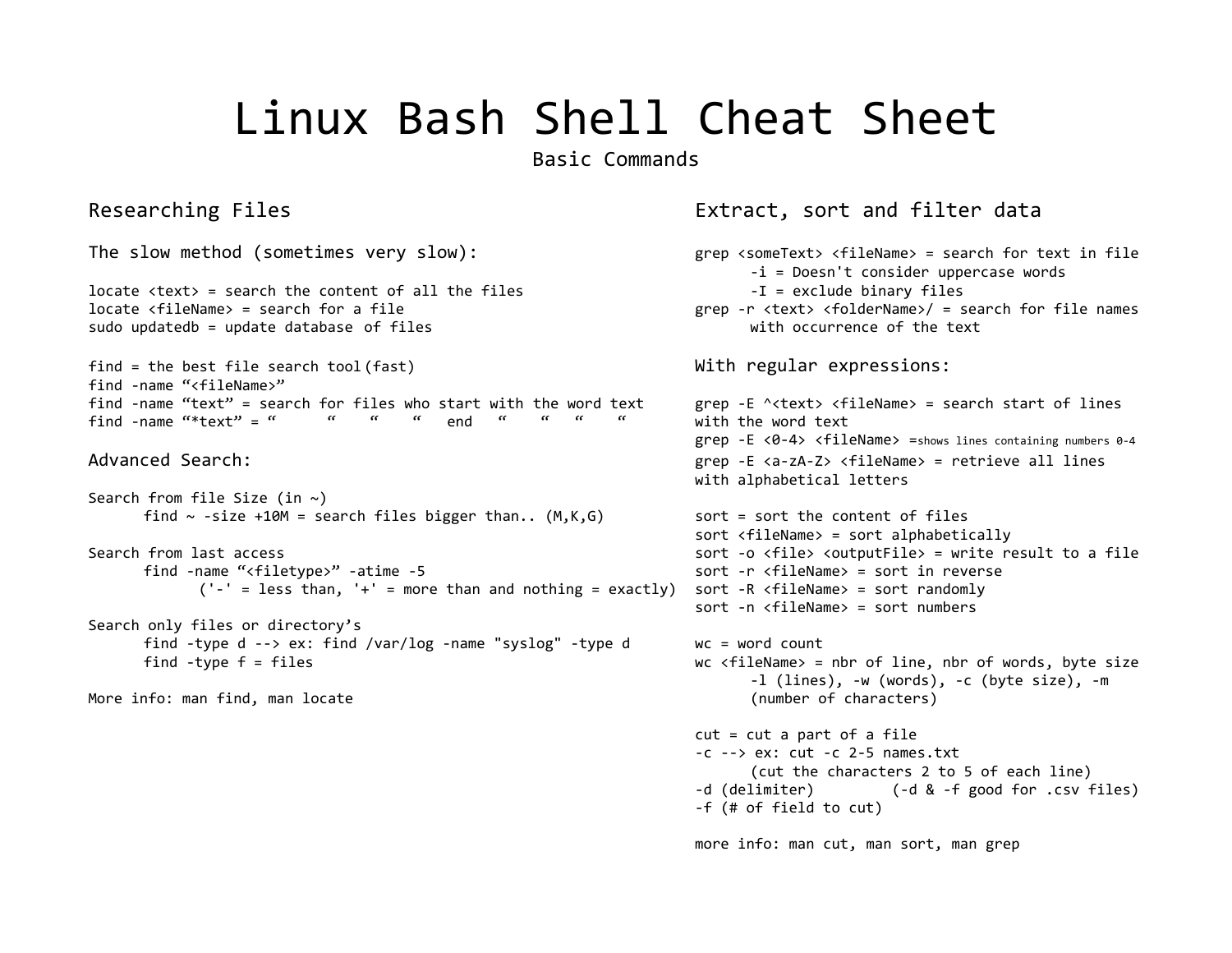Basic Commands

### Time settings (continued)

date = view & modify time (on your computer) execute a command regularly View:  $-1 =$  view current crontab date " $+$ %H" --> If it's 9 am, then it will show 09  $-r =$  delete you crontab date "+%H:%M:%Ss" = (hours, minutes, seconds) In crontab the syntax is %Y = years extending the state of the contract the contract of the contract the contract of the contract of the contract of the contract of the contract of the contract of the contract of the contract of the contract of th Modify:  $\theta =$  Sunday)> <COMMAND> MMDDhhmmYYYY Month | Day | Hours | Minutes | Year ex, create the file movies.txt every day at 15:47: sudo date 031423421997 = March  $14^{th}$  1997, 23:42  $* * * * * * * - >$  every minute Execute programs at another time  $30\,5\,1-15**$ use 'at' to execute programs in the future  $0.0^{\circ}$   $0.0^{\circ}$   $0.0^{\circ}$   $0.0^{\circ}$   $0.0^{\circ}$   $0.0^{\circ}$   $0.0^{\circ}$   $0.0^{\circ}$   $0.0^{\circ}$   $0.0^{\circ}$   $0.0^{\circ}$   $0.0^{\circ}$   $0.0^{\circ}$   $0.0^{\circ}$   $0.0^{\circ}$   $0.0^{\circ}$   $0.0^{\circ}$   $0.0^{\circ}$ Step 1, write in the terminal: at <timeOfExecution> ENTER  $0 * / 2 * * * *$ ex --> **at 16:45** or **at 13:43 7/23/11** (to be more precise) every 10 minutes Monday to Friday: or after a certain delay:  $*/10 * * * 1-5$ at now +5 minutes (hours, days, weeks, months, years) Step 2: <ENTER COMMAND> ENTER repeat step 2 as many times you need Step 3: CTRL D to close input Add a '&' at the end of a command atq = show a list of jobs waiting to be executed atrm = delete a job n°<x> (process will still run if the terminal is closed) ex (delete job #42) --> atrm 42 ex --> nohup cp bigMovieFile.mp4 sleep = pause between commands set and the background in the background is running in the background with ';' you can chain commands, ex: touch file; rm file you can make a pause between commands (**m**inutes, **h**ours, **d**ays) fg = put a background process to foreground ex --> touch file; sleep 10; rm file <-- 10 seconds ex: fg (process 1), f%2 (process 2) f%3, ...

```
-e = modify the crontab
47 15 * * * touch /home/bob/movies.txt
at 5:30 in the morning, from the 1^{st} to 15^{th} each month:
at midnight on Mondays, Wednesdays and Thursdays:
every two hours:
      ex --> cp bigMovieFile.mp4 &
nohup: ignores the HUP signal when closing the console
```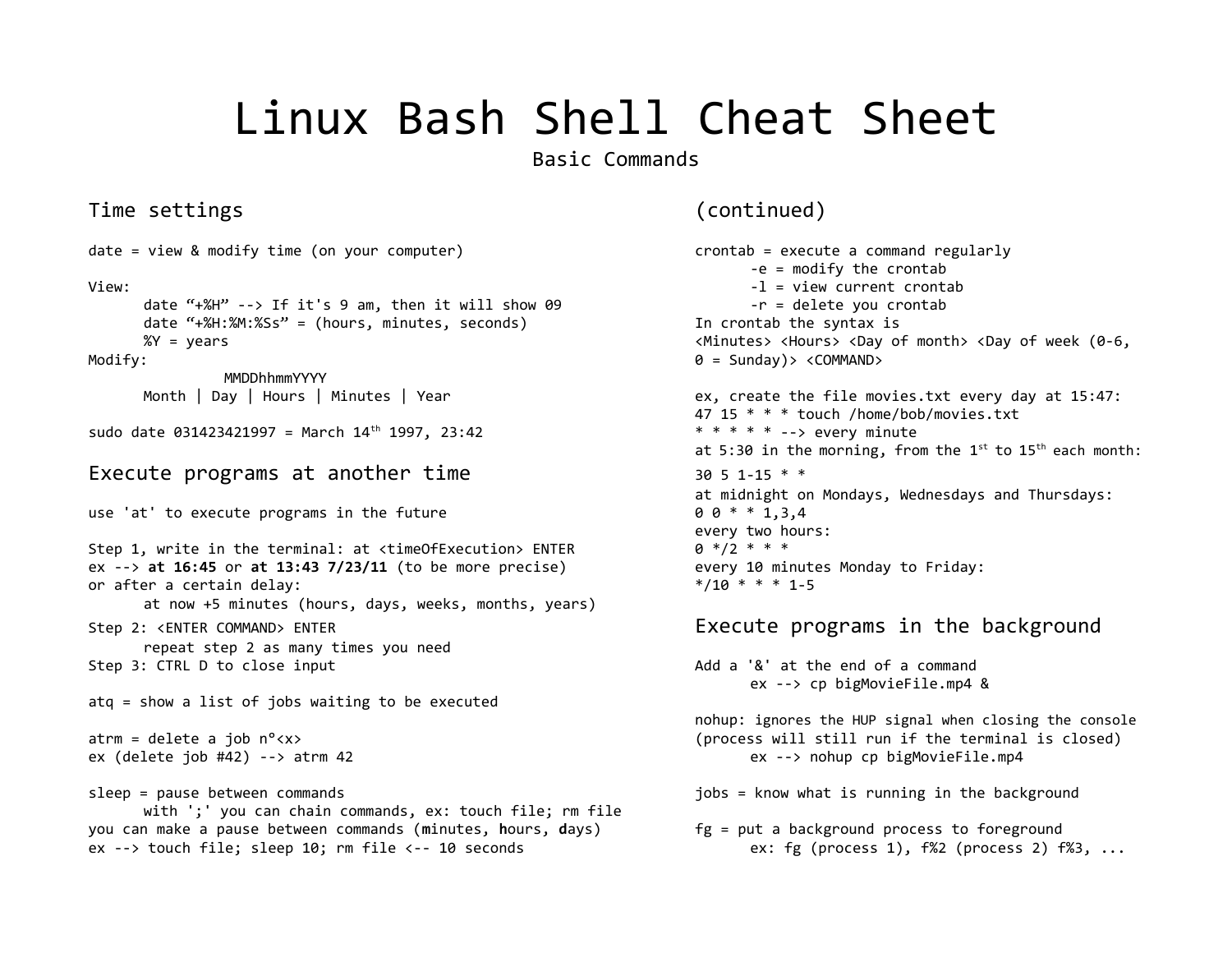Basic Commands

```
w = who is logged on and what they are doing sudo adduser bob = root creates new user
tload = graphic representation of system load average sudo deluser <AccountName> = delete an account
     (quit with CTRL C)
ps = Static process list delgroup friends = delete a user group
    -ef -> ex: ps -ef | less
    -u --> process's from current user usermod -g bob boby = change account name
top = Dynamic process list out loosing the ones he's already in
While in top:
       • q to close top File Permissions
       • h to show the help
       • k to kill a process chown = change the owner of a file
kill = kill a process -R = recursively affect all the sub folders
    You need the PID # of the process ex --> chown -R bob:bob /home/Daniel 
         ps -u <AccountName> | grep <Application>
         kill <PID> .....
kill -9 <PID> = violent kill g = group
killall = kill multiple process's
extras: r = read (read permissions)
     sudo halt <-- to close computer w = write (write permissions)
    sudo reboot <-- to reboot \overline{a} and \overline{b} is a sected value of \overline{a} and \overline{b} is \overline{a} and \overline{a} is \overline{a} and \overline{a} is \overline{a} and \overline{a} is \overline{a} and \overline{a} is \overline{a} is \overline{a} and \over
```
### Process Management **Create and modify user accounts**

sudo passwd <AccountName> = change a user's password

addgroup friends = create a new user group

-ejH --> show process hierarchy usermod -g friends <Account> = add user to a group usermod -aG friends bob = add groups to a user with-

 $ex \rightarrow chown$  how ho hello.txt CTRL C to top a current terminal process chown user:bob report.txt = changes the user owning report.txt to 'user' and the group owning it to 'bob' Then chmod = modify user access/permission – simple way  $o = other$ ex --> killall locate d = directory (if element is a directory) l = link (if element is a file link)

- 
- 

programs)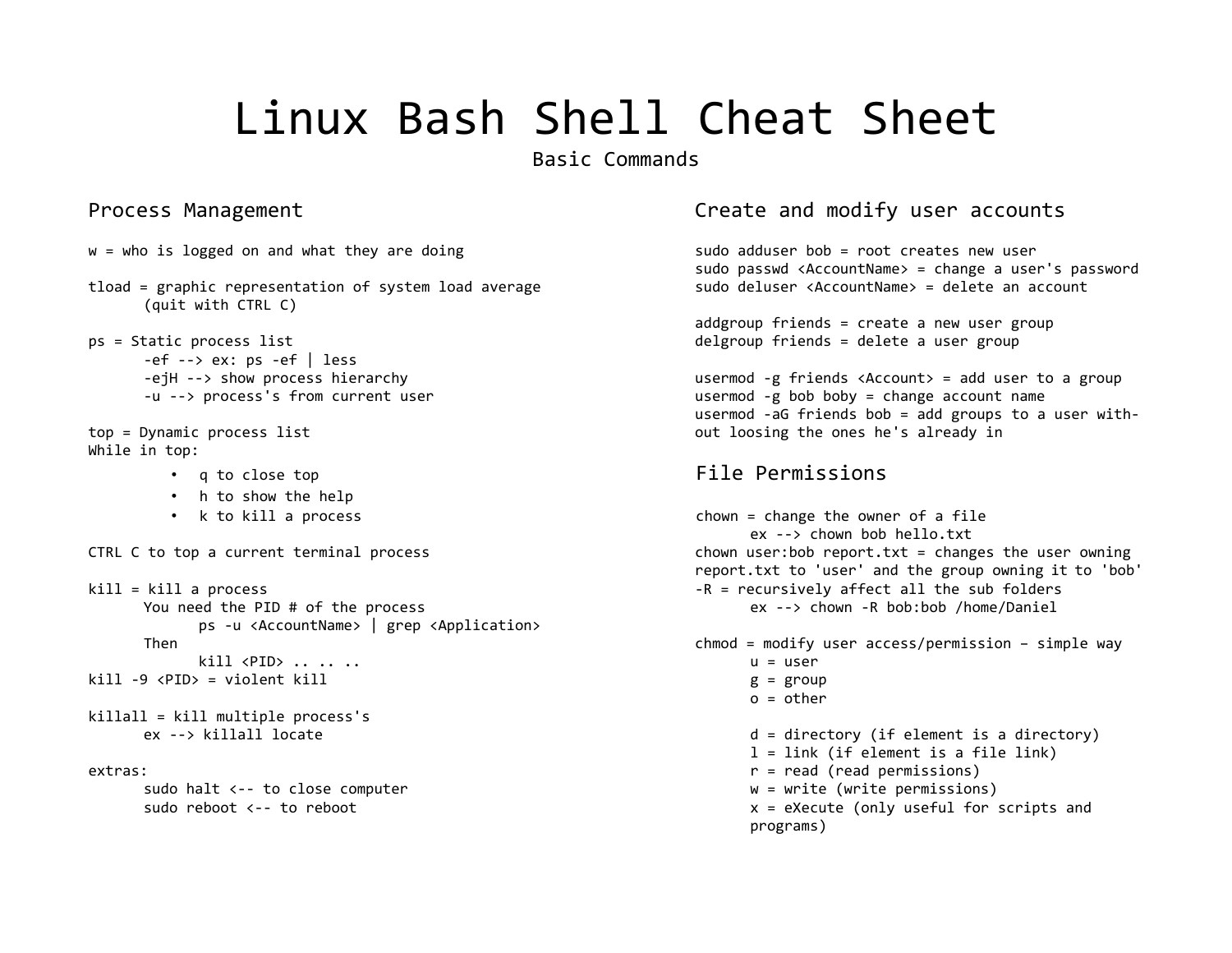Basic Commands

### File Permissions (continued) The Redirection (continued) Filow Redirection (continued)

- '+' means add a right terminal output: '-' means delete a right Alex '=' means affect a right contract and contract a contract of the Cinema
- ex --> chmod g+w someFile.txt Game (add to current group the right to modify someFile.txt) Ubuntu

## Flow redirection examples and commands of the Chain commands

```
'>' at the end of a command to redirect the result to a file
    ex --> ps -ejH > process.txt and compress data
'>>' to redirect the result to the end of a file
```
### Redirect errors:

'2>' at the end of the command to redirect the result to a file the same folder: ex --> mv \*.txt folder/ ex  $\leftarrow$  > cut -d, -f 1 file.csv > file 2> errors.log '2>&1' to redirect the errors the same way as the standard output Step 2, Create the tar file:

Read progressively from the keyboard -c : creates a .tar archive

ex --> sort << END <-- This can be anything you want

- 
- 
- > Game
- 
- 
- 

Code

more info: man chmod Another example --> wc -m << END

Redirect results of commands: '|' at the end of a command to enter another one  $ex \rightarrow du$  | sort -nr | less

Archive and compress data the long way:

Step 1, put all the files you want to compress in

tar -cvf my\_archive.tar folder/ -v : tells you what is happening (verbose) <Command> << <wordToTerminateInput> -f : assembles the archive into one file > Hello Step 3.1, create gzip file (most current): > Alex gzip my\_archive.tar > Cinema to decompress: gunzip my\_archive.tar.gz > Code Step 3.2, or create a bzip2 file (more powerful but slow):

> Ubuntu bzip2 my\_archive.tar

> END to decompress: bunzip2 my\_archive.tar.bz2